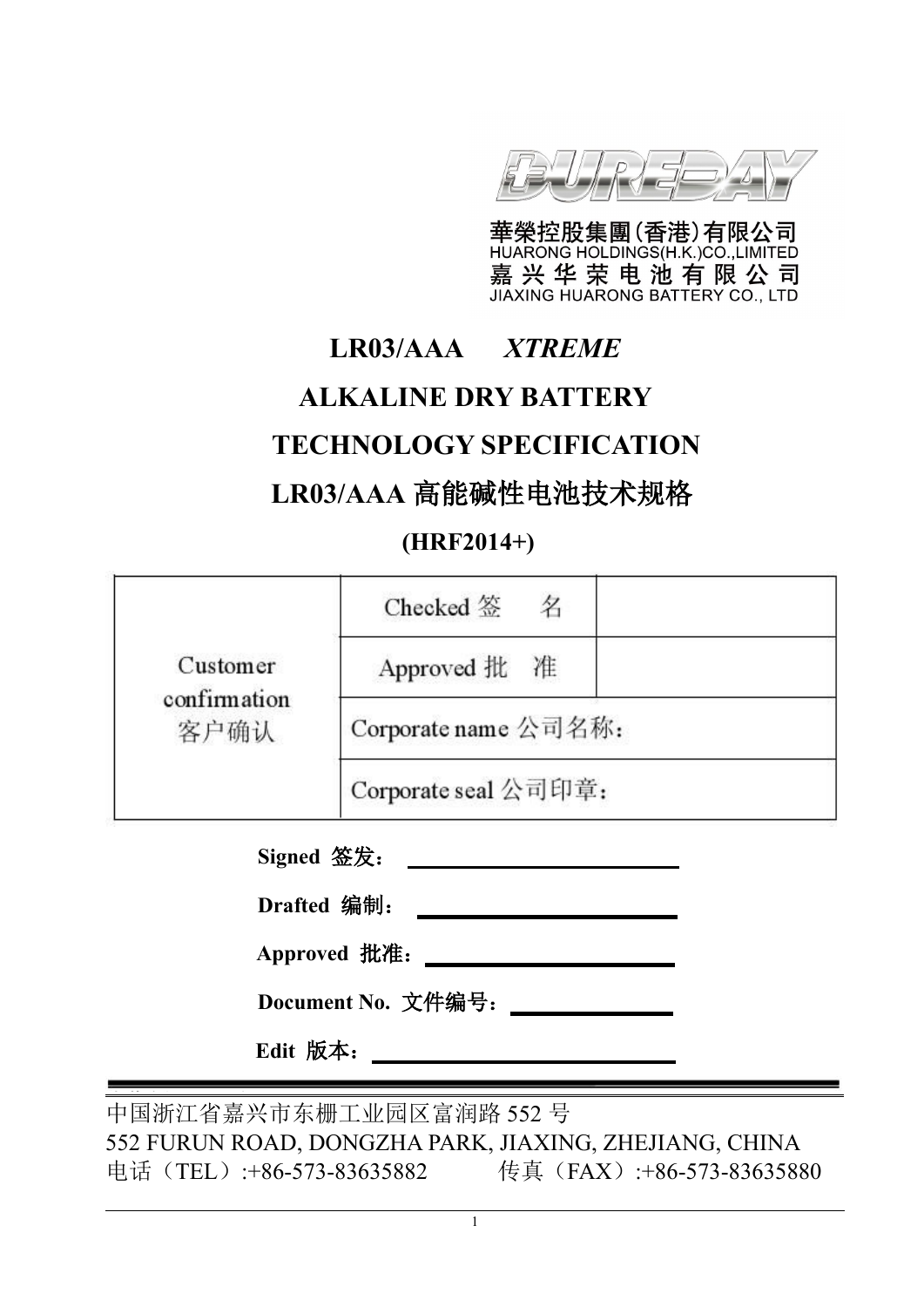**(**If manufacturer want to modify the product technology specification, we won't inform you additionally**) (**本公司保留对本产品技术规格如有更改不另行通知的权利**)**



華榮控股集團 (香港) 有限公司 **HUARONG HOLDINGS (H.K.)CO., LIMITED** 嘉兴华荣电池有限公司 JIAXING HUARONG BATTERY CO., LTD

#### **1. SCOPE** 范围

This specification defines the technical requirements for LR03 Alkaline cells distributed by HUARONG. If not otherwise specified, the technical requirements and dimensions for cells should meet or exceed the requirements of GB/T 8897.1-2003, GB8897.2-2005. 该份规格书规定了华荣公司 LR03 碱性锌锰干电池的技术要求。如果没有列出其他详细 要求,电池技术要求和尺寸应该满足或高于 GB/T 8897.1-2003,GB8897.2-2005。

#### **2. REFERENCE DOCUMENTS** 引用标准

GB8897.1-2003(IEC 60086-1:2000, IDT) Primary batteries-Part1: General.

原电池 第一部分: 总则

GB8897.2-2005(IEC 60086-2:2001, MOD) Primary batteries-Part 2: Physical and

Technological Specifications.

原电池 第二部分: 外形尺寸和技术要求

GB8897.5-2006(IEC 60086-5:2005, MOD) Primary batteries-Part 5: Safety of batteries with aqueous electrolyte.

原电池 第五部分: 水溶液电解质电池的安全要求

#### **3. CHEMICAL SYSTEM, VOLTAGES AND DESCRIPTION** 电化学体系,电压和描述

3.1 Chemical system: Alkaline manganese battery 电化学体系:碱锰电池

Zinc-manganese dioxide (Alkali metal hydroxide) 锌-二氧化锰(碱性电解质溶液)

- 3.2 Nominal voltage 标称电压:1.5V
- 3.3 Description 描述

| IEC:    | LR03      | 国际电工委员会: LR03  |
|---------|-----------|----------------|
| $JIS$ : | $AM-4$    | 日本工业标准 : AM-4  |
|         | ANSI: AAA | 美国国家标准化组织: AAA |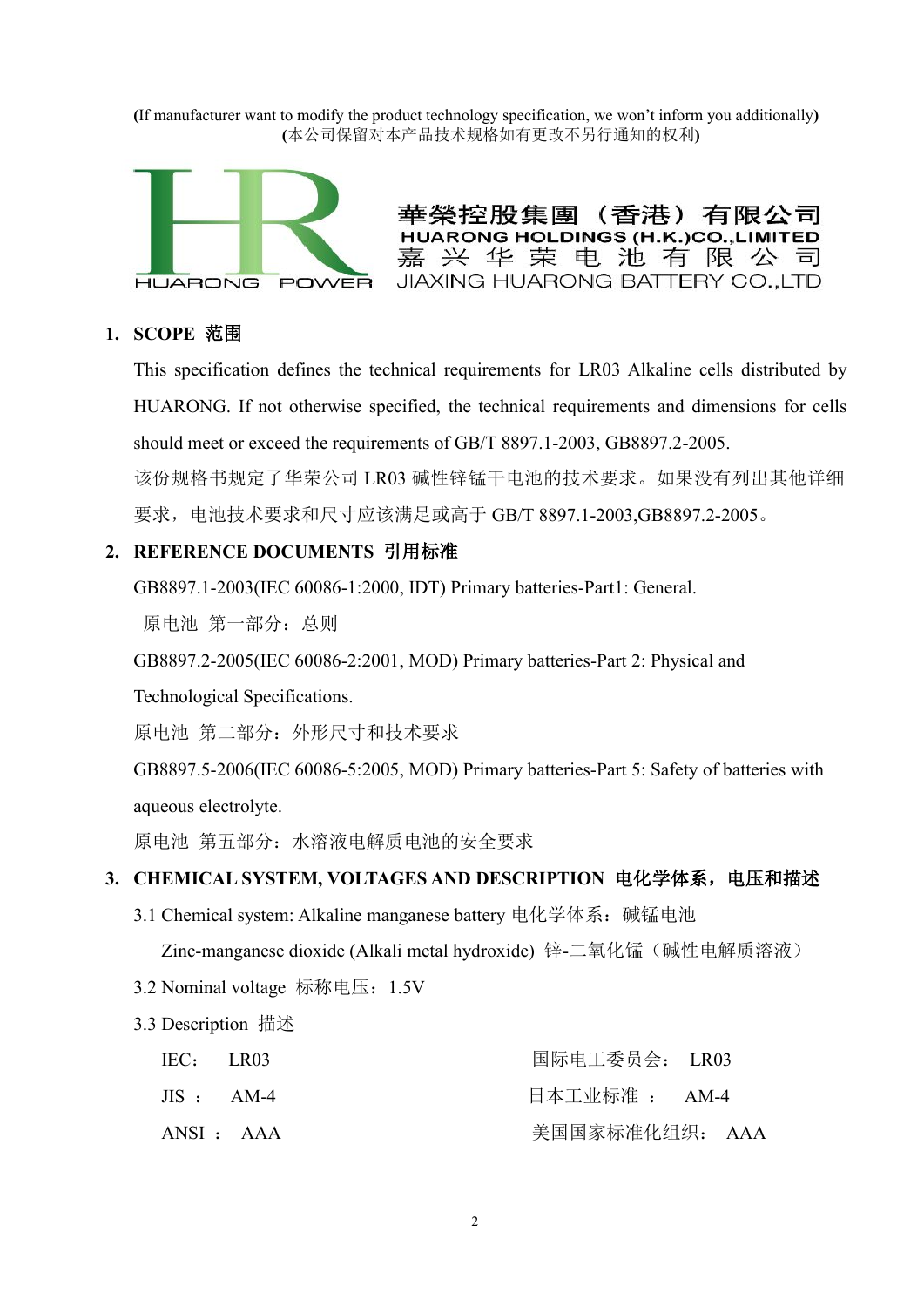

(香港) 華勞控股焦圍 有限公司 **HUARONG HOLDINGS (H.K.)CO.,LIMITED** 嘉兴华荣电池有限公司 JIAXING HUARONG BATTERY CO., LTD

# **4. NOMINAL AVERAGE BATTERY WEIGHT AND SERVICE OUTPUT** 理论电池平均重 量和放电容量

4.1 Battery Weight :

 $12.0 \pm 1$ g (Avgas)

4.2 Service output :

**5.** 1270mAh(10mA, 20±2℃, 0.8V CUT OFF)

## **6. HEAVY METAL CONTENTS (2006/66/EC)** 重金属含量(**2006/66/EC**)

Hg Content :≤1ppm, Cd Content: ≤10ppm , Pb Content: ≤40ppm

汞含量:≤1ppm, 镉含量:≤10ppm,铅含量:≤40ppm

## **7. LR03 BATTERY DIMENSIONS LR03** 电池尺寸

The batteries meet dimensions of the attached drawing 电池符合简图要求:



|                   |             | Unit : mm |  |  |  |  |
|-------------------|-------------|-----------|--|--|--|--|
| SIZE              | <b>LR03</b> |           |  |  |  |  |
| <b>Measure No</b> | Max         | Min       |  |  |  |  |
| A                 | 44.5        |           |  |  |  |  |
| в                 |             | 43.3      |  |  |  |  |
| C                 |             | 6.3       |  |  |  |  |
| E                 | 0.5         |           |  |  |  |  |
| F                 | 3.8         | 2.0       |  |  |  |  |
| G                 |             | 0.8       |  |  |  |  |
|                   | 10.5        |           |  |  |  |  |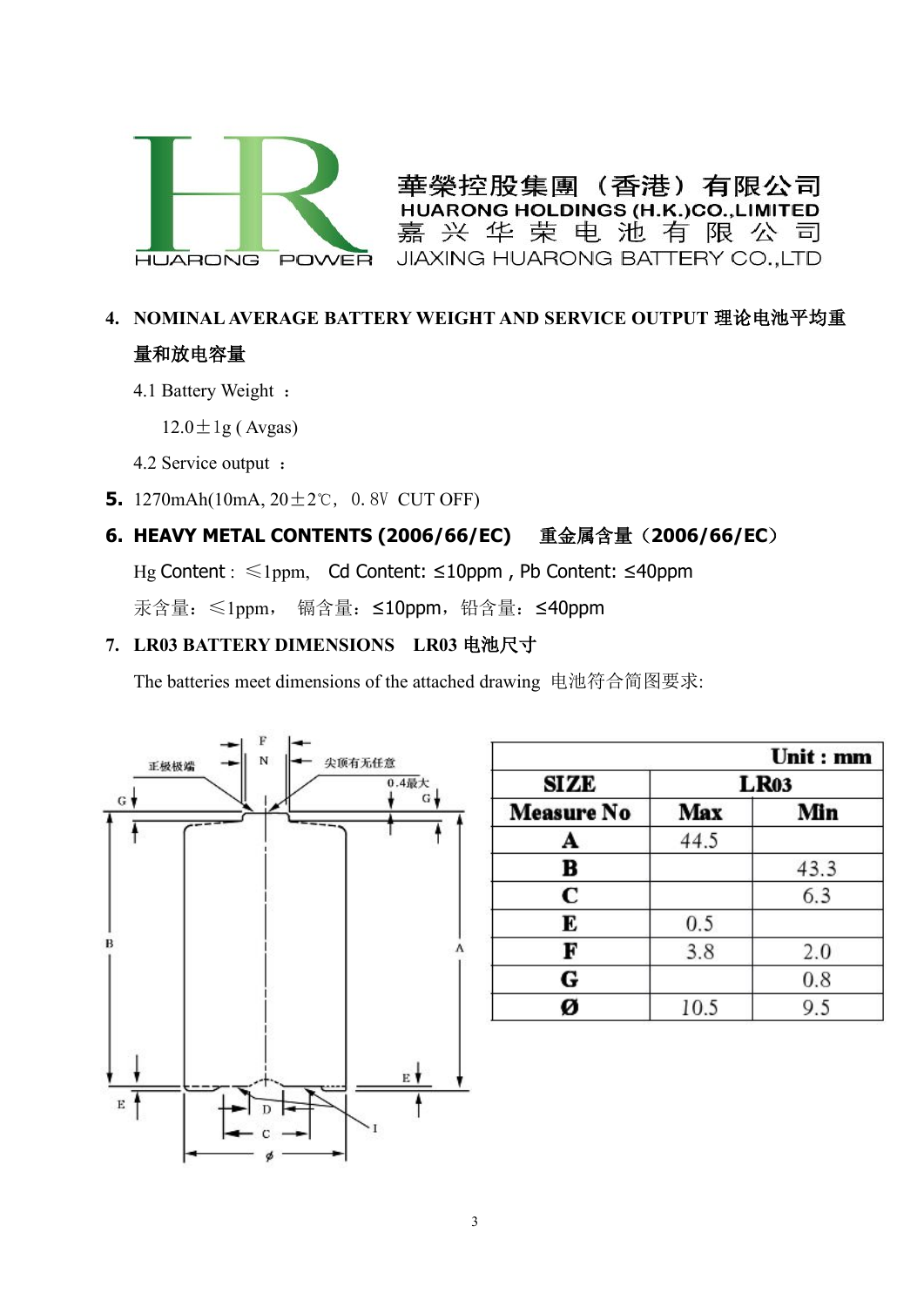

華榮控股集團 (香港) 有限公司 **IOLDINGS (H.K.)CO.,L** 嘉兴华荣电池有限公司 JIAXING HUARONG BATTERY CO., LTD

#### **8. STORAGE CHARACTERISTICS** 储存规格

- (1) After 12 Months Storage At  $20 \pm 2^{\circ}$ C, 94%Capacitance Of Fresh Cells 储存在 20±2℃环境中 12 个月后,电池有原电池 94%的电容量
- (2) After 24 Months Storage At  $20 \pm 2^{\circ}$ C, 85% Capacitance Of Fresh Cells 储存在 20±2℃环境中 24 个月后,电池有原电池 85%的电容量
- (3) After 36 Months Storage At  $20 \pm 2^{\circ}$ C, 83% Capacitance Of Fresh Cells 储存在 20±2℃环境中 36 个月后,电池有原电池 83%的电容量
- (4) After 48 Months Storage At  $20±2°C$ , 78% Capacitance Of Fresh Cells 储存在 20±2℃环境中 48 个月后,电池有原电池 78%的电容量
- (5) After 60 Months Storage At  $20 \pm 2^{\circ}$ C, 75% Capacitance Of Fresh Cells 储存在 20±2℃环境中 60 个月后,电池有原电池 75%的电容量
- 9. **ELECTRICAL CHARACTERISTICS[3.9**Ω(PRECISION±**0.5%), 0.3S, 20**±**2**℃]

电特性 [3.9Ω( 精度±0.5%), 0.3S, 20±2℃]

|                 | OCV(V)                     | CCV(V)      | SHORT-CIRCUIT CURRENT(A) |  |
|-----------------|----------------------------|-------------|--------------------------|--|
|                 | 开路电压                       | 闭路电压        | 短路电压                     |  |
| Initial 初始期     | $1.58 \le 0$ CV $\le 1.65$ | $\geq 1.45$ | $\geq 7.0$               |  |
| After 12 Months |                            |             |                          |  |
| 储存 12 个月后       | $\geq 1.56$                | $\geq 1.40$ | $\geq 6.0$               |  |

OCV measurement: The inner resistance of Voltage Meter is above 1MΩ

CCV measurement: After  $0.2 \pm 0.01$  second by R=10 $\Omega$ .

负载内阻 10Ω,负载时间 0.2±0.01 秒。

SCC measurement:指针式安培表,精度±0.5%。

#### **10. DISCHARGE CAPACITY(SAMPLES: 9PCS**,**20**±**2**℃**, RH:45%-75%)**

放电容量(样品: 9 节, 20±2℃, 相对湿度: 45%-75%)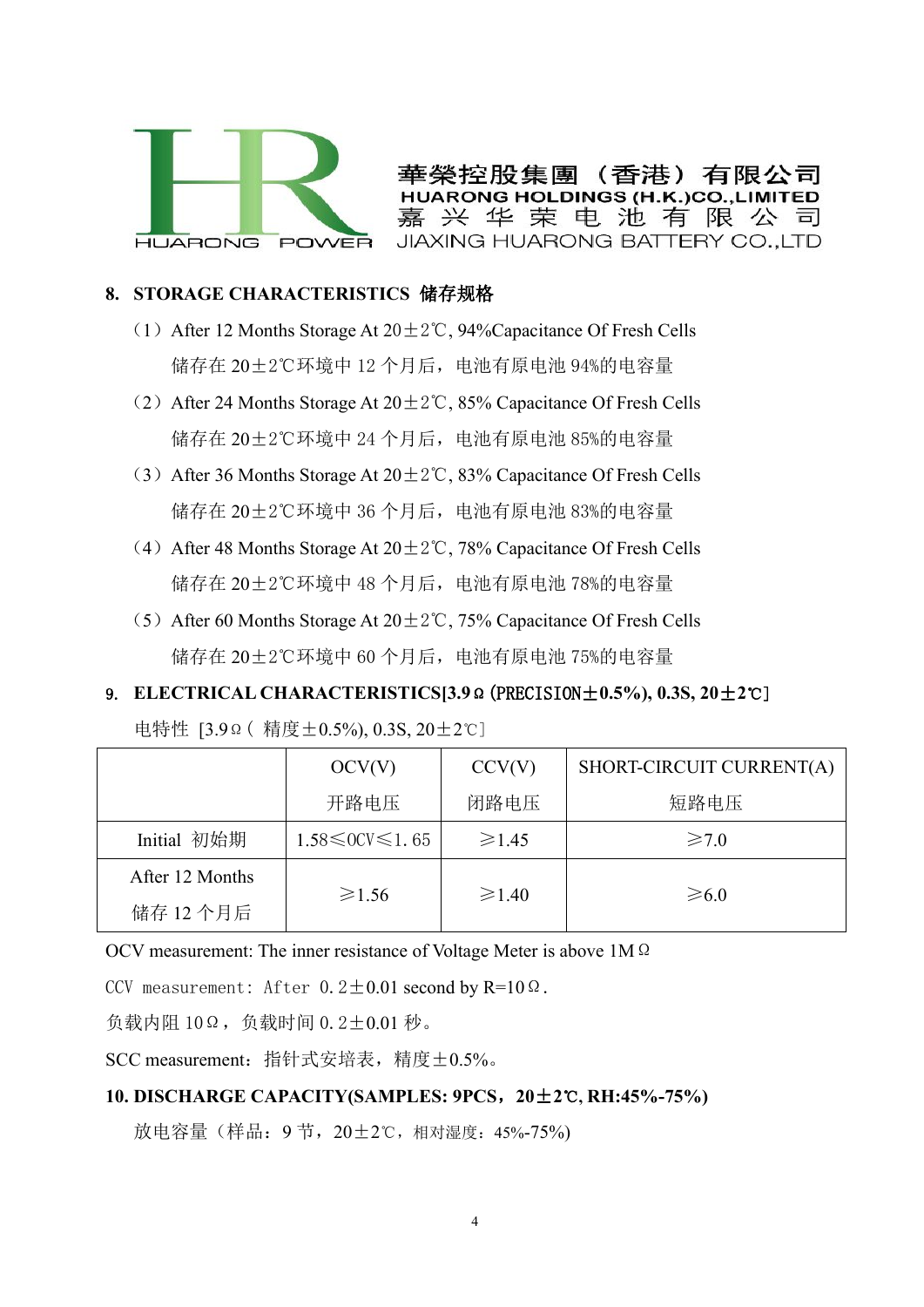

華榮控股集團(香港)有限公司 嘉 JIAXING HUARONG BATTERY CO., LTD

| Load 电阻                                          | $5.1 \Omega$      | 600mA      | $24\Omega$      | $5.1 \Omega$   | $75\Omega$ | 100mA          |
|--------------------------------------------------|-------------------|------------|-----------------|----------------|------------|----------------|
| Discharge Mode<br>放电模式                           | 4min/h,<br>8h/day | Pulse1*    | 15s/min<br>8h/d | 1h/day         | 4h/day     | 1h/day         |
| End Voltage<br>终止电压                              | 0.9V              | 0.9V       | 1.0V            | 0.8V           | 0.9V       | 0.9V           |
| <b>Average Duration</b> (Initial)<br>平均放电时间(初始期) | 3.9 <sub>h</sub>  | 340 pulses | 19.6h           | 3.85h          | <b>70h</b> | 8.8h           |
| Capacity(容量)                                     |                   |            |                 |                |            |                |
| IEC 国际电工委员会                                      | 2.17h             | 140pulses  | 14.5h           | 2 <sub>h</sub> | 44h        | 7 <sub>h</sub> |

- (1)Pulse1\*: Discharge 10S, Stop For 50S, 1HR/D 脉冲\*:放出 10 秒,50 秒后停止, 1 小时/天
- (2) The word "initial" is applicable to the products elapsed one month or less after production. 初始期适用于那种已经生产了一个月后的或者更短时间的电池。

## **11. LEAKAGE RESISTANCE CHARACTERISTICS** 防漏液性能

⑴ Over Discharge Test 过放电测试

|           | Test<br>Conditions<br>测试条件        | Sample<br>Size<br>测试数量 | Test<br>Method<br>测试方法       | Requirement<br>要求                                   | Criterion<br>标准 |  |
|-----------|-----------------------------------|------------------------|------------------------------|-----------------------------------------------------|-----------------|--|
|           | $20 \pm 2$ °C,<br>RH: $60\pm15\%$ | 64PCS<br>64 节          | $20 \Omega$<br>Continues     | No Visible Leakage and<br>Overall Height: No Height | 0/64            |  |
| Over      | 20±2℃, 相对                         |                        | Discharge                    | than Max Height $(44.5)0.2m$                        |                 |  |
| Discharge | 湿度:60±15%                         |                        | 65hrs<br>20 Q 连续放<br>电 65 小时 | 没有漏液;总高度不超过最<br>高高度(44.5) 0.2mm                     |                 |  |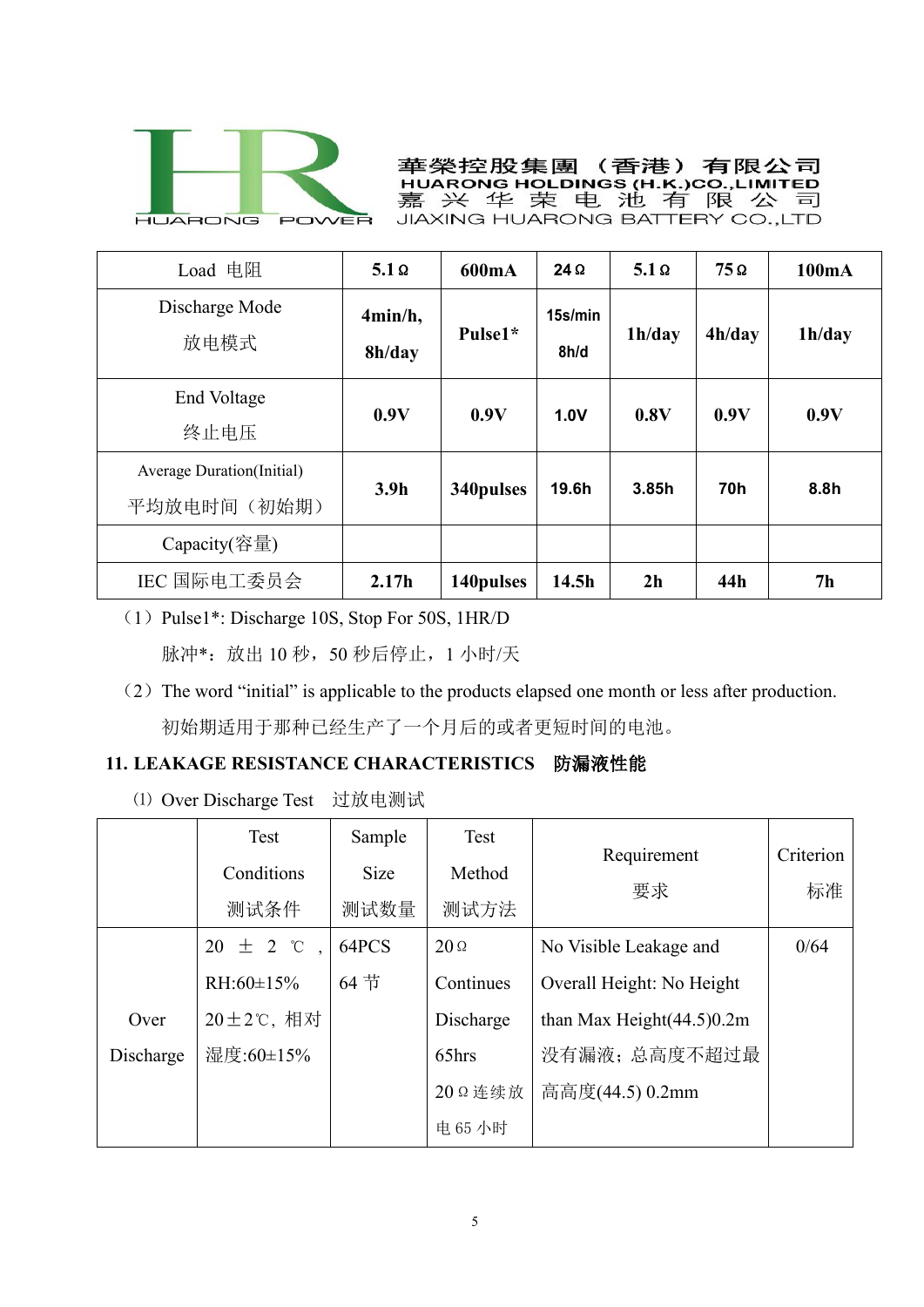

華榮控股集團 (香港) 有限公司 HUARONG HOLDINGS (H.K.)CO., LIMITED 嘉兴华荣电池有限公司 JIAXING HUARONG BATTERY CO., LTD

### ⑵ High Temperature Test 高温测试

|             | (2) High Temperature Test 高温测试 |        |                                |                                     |           |  |
|-------------|--------------------------------|--------|--------------------------------|-------------------------------------|-----------|--|
|             | Test                           | Sample | <b>Test Method</b>             | Requirement                         | Criterion |  |
|             | Conditions                     | Size   | 测试方法                           | 要求                                  | 标准        |  |
|             | 测试条件                           | 测试数    |                                |                                     |           |  |
|             |                                | 量      |                                |                                     |           |  |
|             | 60 $\pm$ 2 °C,                 | 64PCS  | After 14 Days Storage,         | No Visible Leakage And              | 0/64      |  |
|             | RH:90 $\pm$ 5%                 | 64 节   | The Cells Shall Be             | Overall<br>Height<br>N <sub>0</sub> |           |  |
|             | 60 $\pm$ 2 °C,                 |        | Stored In An Ambient           | Height<br>Than<br>Max               |           |  |
|             | 湿<br>对<br>相                    |        | Temperature Of $20 \pm$        | Height $(44.5)0.2$ mm               |           |  |
| High        | 度:90±5%                        |        | $2^{\circ}$ C, Relative Humpty | 无漏液并且总高度                            |           |  |
| Temperature |                                |        | For Not less Than 4h           | 不超过最高高度                             |           |  |
| 高温          |                                |        | And Not More than 24h.         | $(44.5)0.2$ mm.                     |           |  |
|             |                                |        | 14天储存期后, 电池将                   |                                     |           |  |
|             |                                |        | 被储存在 20±2℃常温,                  |                                     |           |  |
|             |                                |        | 相对湿度为 60±15%的环                 |                                     |           |  |
|             |                                |        | 境中,储存时间不少于4                    |                                     |           |  |
|             |                                |        | 小时但不超过24小时。                    |                                     |           |  |
|             |                                |        |                                |                                     |           |  |

(3) 45℃ Dry Storage 45℃高温干储存

|                            | <b>Test Conditions</b>  | Sample Size | Requirement | Acceptance         |  |
|----------------------------|-------------------------|-------------|-------------|--------------------|--|
|                            | 测试条件                    | 测试数量        | 要求          | 合格标准               |  |
| $45^{\circ}$ C Dry Storage | For<br>8<br>Stored      | 20PCS       | No Leakage  | $Re=1$<br>$Ac=0$ , |  |
| 45℃高温干储存                   | Weeks At $45^{\circ}$ C | 20节         | 不漏液         |                    |  |
|                            | 45℃高温干燥条件               |             |             |                    |  |
|                            | 下储存 8 周                 |             |             |                    |  |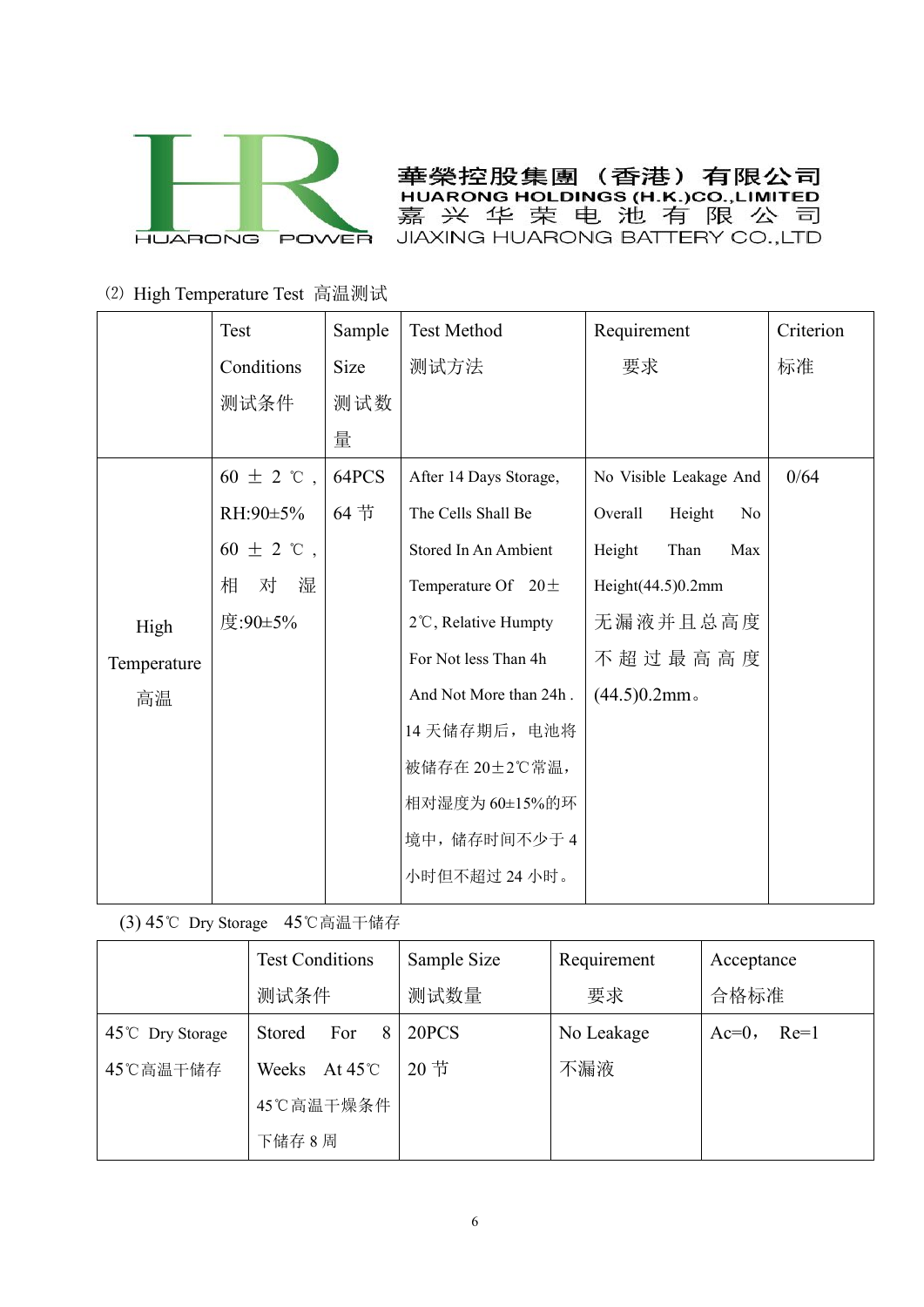

華榮控股集團 (香港) 有限公司 **HUARONG HOLDINGS (H.K.)CO., LIMITED** 嘉兴华荣电池有限公司 JIAXING HUARONG BATTERY CO., LTD

## 11. **SECURITY CHARACTERISTICS** 安全性能

|                                                     | (1) Short Circuit Explosion-Proof Characteristics 防短路和防爆性能 |             |                    |                        |           |  |  |  |
|-----------------------------------------------------|------------------------------------------------------------|-------------|--------------------|------------------------|-----------|--|--|--|
|                                                     | Test                                                       | Sample      | <b>Test Method</b> | Requirements           | Criterion |  |  |  |
|                                                     | Conditions                                                 | <b>Size</b> | 测试方法               | 要求                     | 标准        |  |  |  |
|                                                     | 测试条件                                                       | 测试数         |                    |                        |           |  |  |  |
|                                                     |                                                            | 量           |                    |                        |           |  |  |  |
|                                                     | $20 \pm 2$ °C,                                             | 32PCS       | Short Circuit In   | Negative Terminal      | 0/32      |  |  |  |
| <b>Short Circuit</b>                                | RH: $60\pm15\%$                                            | 32节         | Ambient   No<br>An | Departure              |           |  |  |  |
| Explosion-Proof                                     | $20 \pm 2$ ℃, 相                                            |             | Temperature For    | From<br><b>Battery</b> |           |  |  |  |
| 防短路和防爆性                                             | 湿<br>对                                                     |             | 24h                | Body                   |           |  |  |  |
| 能                                                   | 度:60±15%                                                   |             | 24 小时恒温环境          | 负极不和电池分                |           |  |  |  |
|                                                     |                                                            |             | 下短路                | 离                      |           |  |  |  |
|                                                     |                                                            |             |                    |                        |           |  |  |  |
| (2) Recharge Explosion-Proof Characteristics 充电防爆性能 |                                                            |             |                    |                        |           |  |  |  |
|                                                     | <b>Test Conditions</b>                                     | Sample      | <b>Test Method</b> | Requirement            | Criterion |  |  |  |
|                                                     | 测试条件                                                       | Size        | 测试方法               | 要求                     | 标准        |  |  |  |
|                                                     |                                                            | 测试数         |                    |                        |           |  |  |  |
|                                                     |                                                            | 量           |                    |                        |           |  |  |  |
|                                                     |                                                            |             |                    |                        |           |  |  |  |

|                 | <b>Test Conditions</b> | Sample | <b>Test Method</b><br>Requirement |                      | Criterion |
|-----------------|------------------------|--------|-----------------------------------|----------------------|-----------|
|                 | 测试条件                   | Size   | 测试方法                              | 要求                   | 标准        |
|                 |                        | 测试数    |                                   |                      |           |
|                 |                        | 量      |                                   |                      |           |
|                 | $\pm$ 2 °C<br>20       | 32PCS  | Recharge 24h                      | Negative<br>Terminal | 0/32      |
| Recharge        | RH: $60\pm15\%$        | 32节    | With<br>80mA                      | No Departure From    |           |
| Explosion-Proof | $20 \pm 2^{\circ}$ C,  |        | Current                           | <b>Battery Body</b>  |           |
| 充电防爆性能          | 20±2℃,相对               |        | 80mA 电流 24                        | 负极不和电池分离             |           |
|                 | 湿度:60±15%              |        | 小时充电                              |                      |           |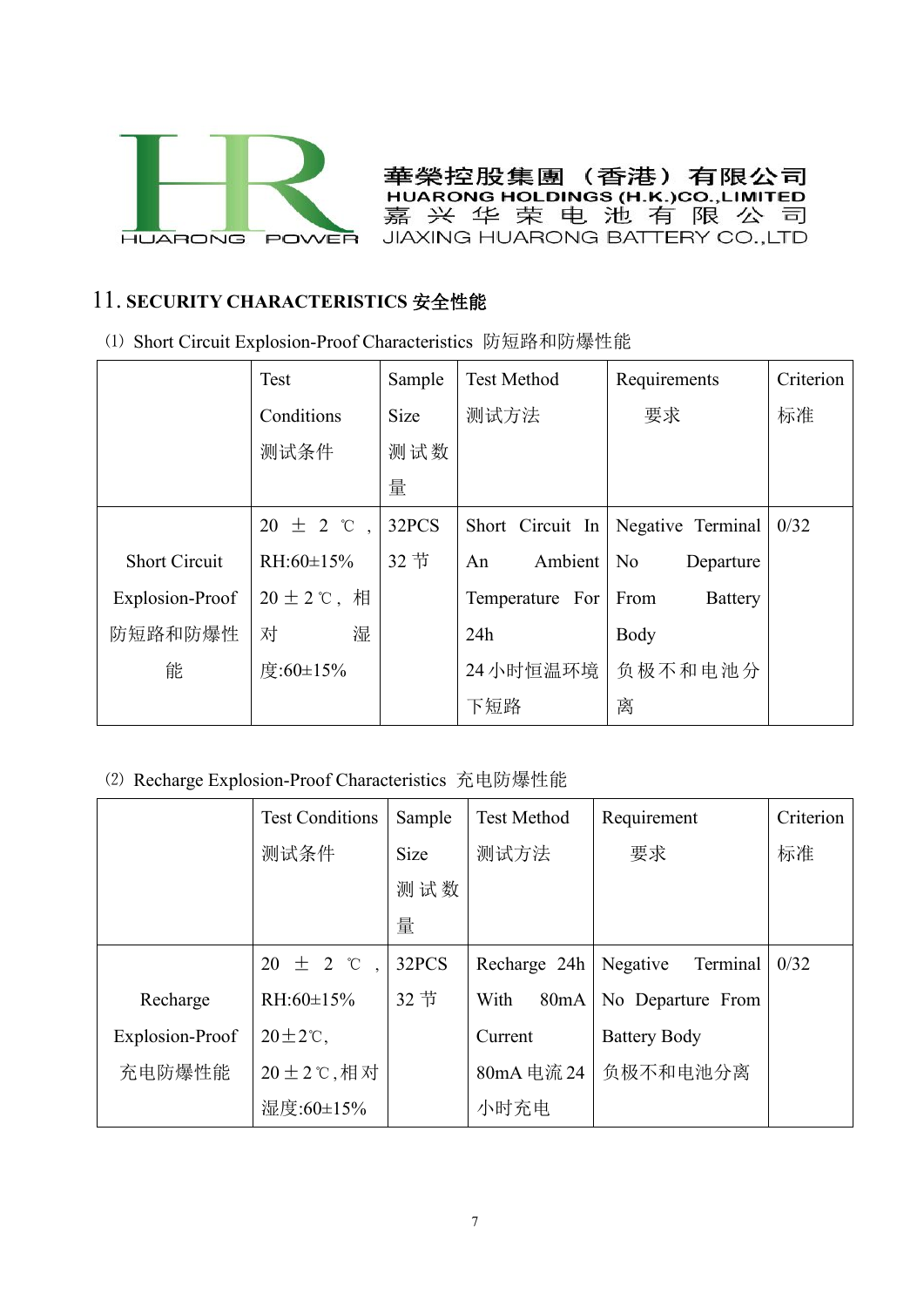

華榮控股集團 (香港) 有限公司 HUARONG HOLDINGS (H.K.)CO., LIMITED

# **12.SAFETY REQUIREMENT** 安全性能要求

|              | <b>HUARONG POWER</b>                         |        | 嘉 兴 华 荣 电 池 有 限 公 司<br>JIAXING HUARONG BATTERY CO., LTD |                   |
|--------------|----------------------------------------------|--------|---------------------------------------------------------|-------------------|
|              | 12.SAFETY REQUIREMENT 安全性能要求                 |        |                                                         |                   |
|              | <b>Test Conditions</b>                       | Sample | Requirement                                             | Acceptance        |
|              | 测试条件                                         | 测试数    | 求<br>要                                                  | 合格标准              |
|              |                                              | 量      |                                                         |                   |
| Partial Use  | Stored at $45 \pm 2$ °C for 30 days after    | 5PCS   | leakage;<br>N <sub>o</sub>                              | $Ac=0$            |
| 部分放电后        | undischarged<br>batteries<br>test<br>were    | 5节     | explosion<br>N <sub>0</sub>                             | $Re=1$            |
| 储存           | discharged 3.9 $\Omega$ 24h/d, EPV=1. 0V.    |        | 不漏液,不爆炸                                                 |                   |
|              | 3.9Ω连续放电至终止电压 1.0V后,                         |        |                                                         |                   |
|              | 再在 45±2℃条件下储存 30天                            |        |                                                         |                   |
| Thermal      | See the following notel, Total 10            | 5PCS   | explosion<br>No                                         | $Ac=0$            |
| Shock        | cycles.                                      | 5节     | 不爆炸                                                     | $Re=1$            |
| 气候-温度循       | 进行升降温, 共10个循环                                |        |                                                         |                   |
| 环 $(Note 1)$ |                                              |        |                                                         |                   |
| Incorrect    | Place three undischarged and unconditioned   | 5pcs   | explosion<br>No                                         | $Ac=0$<br>$\cdot$ |
| Installation | batteries in a series with one test sample   | 5节     | 不爆炸                                                     | $Re=1$            |
| 不正确的安        | battery reversed; complete the circuit until |        |                                                         |                   |
| 装 (3+1 反充    | vent activation or until the temperature of  |        |                                                         |                   |
| 测试)          | the reversed battery returns to ambient.     |        |                                                         |                   |
|              | 4只来源相同的未放过电的电池串联,其                           |        |                                                         |                   |
|              | 中1只反向联接,接通直到反向联接的电                           |        |                                                         |                   |
|              | 池漏液或电池外壳温度降至常温                               |        |                                                         |                   |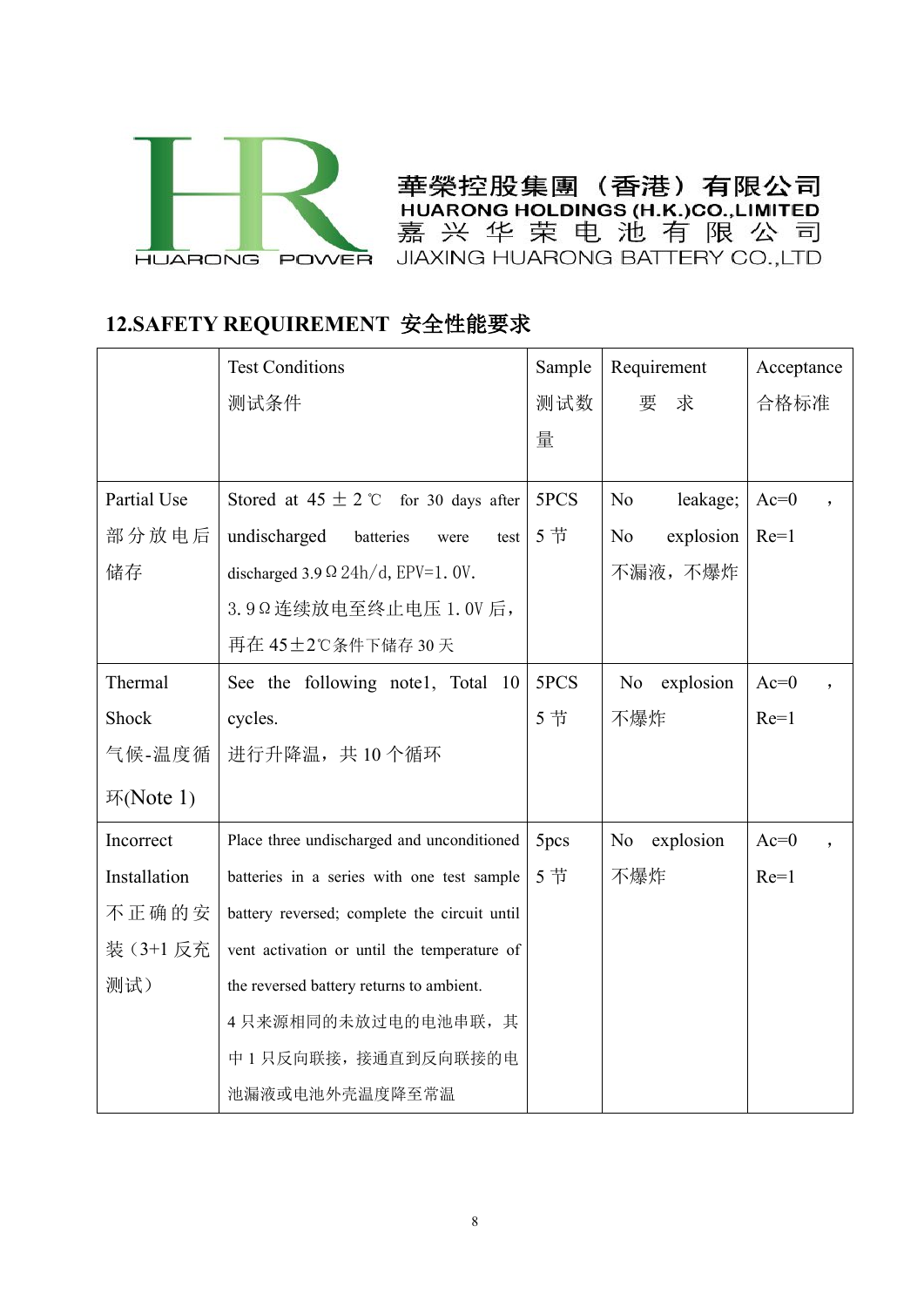

華榮控股集團 (香港) 有限公司 HUARONG HOLDINGS (H.K.)CO., LIMITED 嘉兴华荣电池有限公司 JIAXING HUARONG BATTERY CO., LTD

|                | <b>Test Conditions</b>                       | Sample | Requirement  | Acceptance |
|----------------|----------------------------------------------|--------|--------------|------------|
|                | 测试条件                                         | 测试数量   | 要求           | 合格标准       |
| Free Fall      | Drop each undischarged battery two times,    | 5PCS   | No explosion | $Ac=0$     |
| 自由跌落           | oriented in each of three mutually           | 5节     | 不爆炸          | $Re=1$     |
|                | perpendicular face(six total)from a height 1 |        |              |            |
|                | meter, onto a concrete surface, see the      |        |              |            |
|                | following note2                              |        |              |            |
|                | 未放过电的电池从 1m 高度跌落在混凝土                         |        |              |            |
|                | 表面,每个被测电池应跌落6次,如注2                           |        |              |            |
|                | 所示在三个轴向上各二次, 然后将测电池                          |        |              |            |
|                | 放置 1h                                        |        |              |            |
| Over discharge | Discharge one test sample batter(C1)with     | 5PCS   | No explosion | $Ac=0$     |
| 过放电            | 43 $\Omega$ resistance load until EPV is     | 5节     | 不爆炸          | $Re=1$     |
|                | connect three undischarged<br>0.6V,          |        |              |            |
|                | batteries and the sample battery in          |        |              |            |
|                | series with a 20 $\Omega$ resistance load    |        |              |            |
|                | $(R1)$ as shown in note3, maintain the       |        |              |            |
|                | circuit until the CCV of the series          |        |              |            |
|                | string reaches 2.4V                          |        |              |            |
|                | 将一个43Ω电阻电池 (C1) 放电至 0.6V,                    |        |              |            |
|                | 然后串联3个未放过电的电池及20Ω电                           |        |              |            |
|                | 阻 (R1), 按注 3 所示串联连接。接通回                      |        |              |            |
|                | 路至总的负荷电压降至 2.4V                              |        |              |            |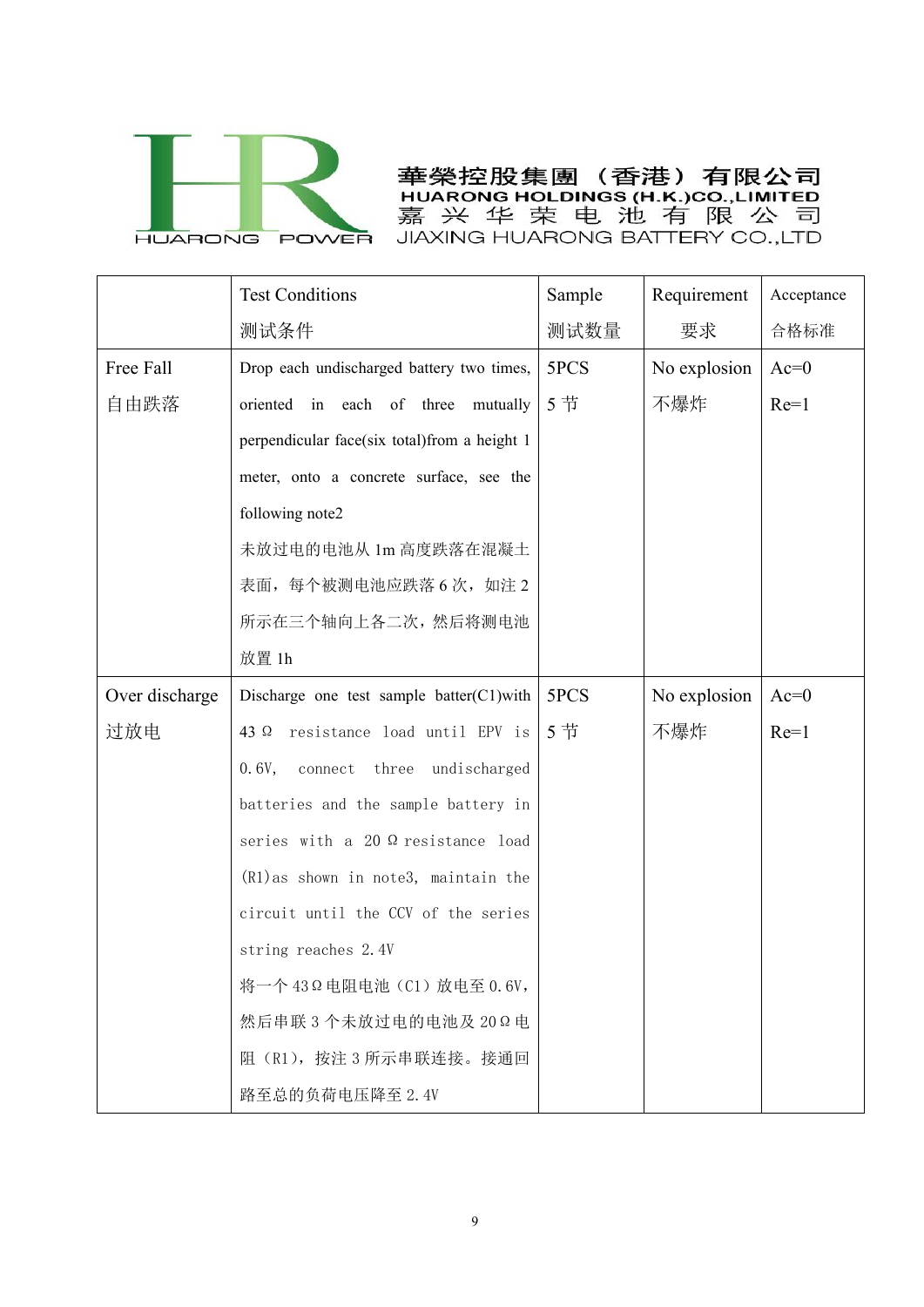

(香港) 有限公司 華榮控股集團 **HUAR HOLDINGS (H.K.)CO.,LIMITED** 嘉兴华荣电池有限公司 JIAXING HUARONG BATTERY CO., LTD

Note 1 注 1: Thermal Shock 气候-温度循环







## **13. INSPECTION RULES** 检测规则

14.1Deliver inspection: Depending on GB2828 交收检验:依据 GB2828

| Number | Test 试验项目                    | Item |       | AQL |
|--------|------------------------------|------|-------|-----|
|        | Dimensions 外形尺寸              |      | $S-2$ | 0.4 |
|        | Appearance 外观                |      | П     | 1.0 |
|        | Service Output 容量检测          |      |       |     |
|        | Open-circuit Voltage<br>开路电压 | 6    | п     | 1.0 |